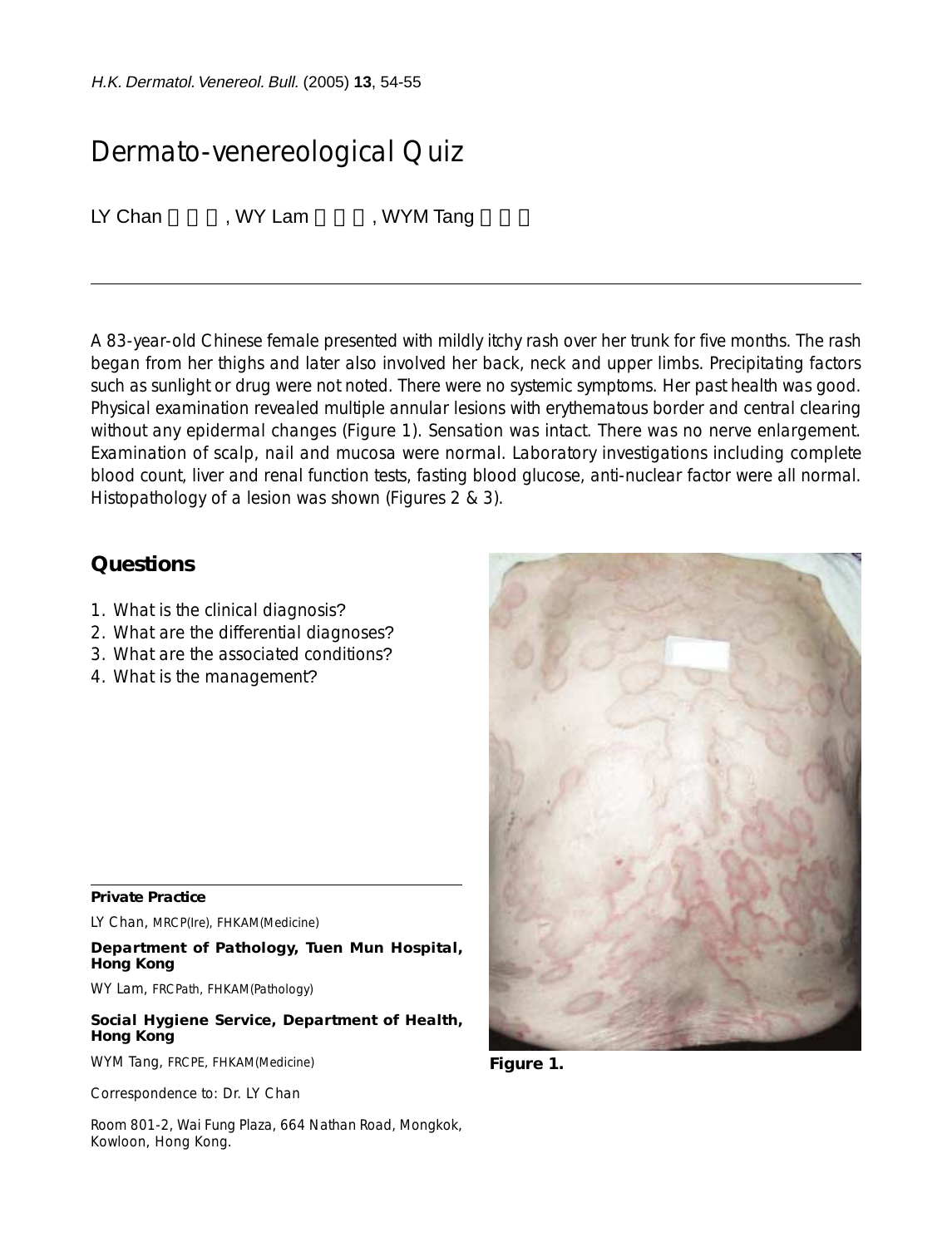

**Figure 2.** Pale histiocytic granuloma in the superficial dermis with central necrobiosis on the left, and fibroplasia on the right. (H&E, original magnification x 10).



**Figure 3.** Histiocytic granuloma with central necrobiosis. (H&E, original magnification x 100).

(Answers on page 62)